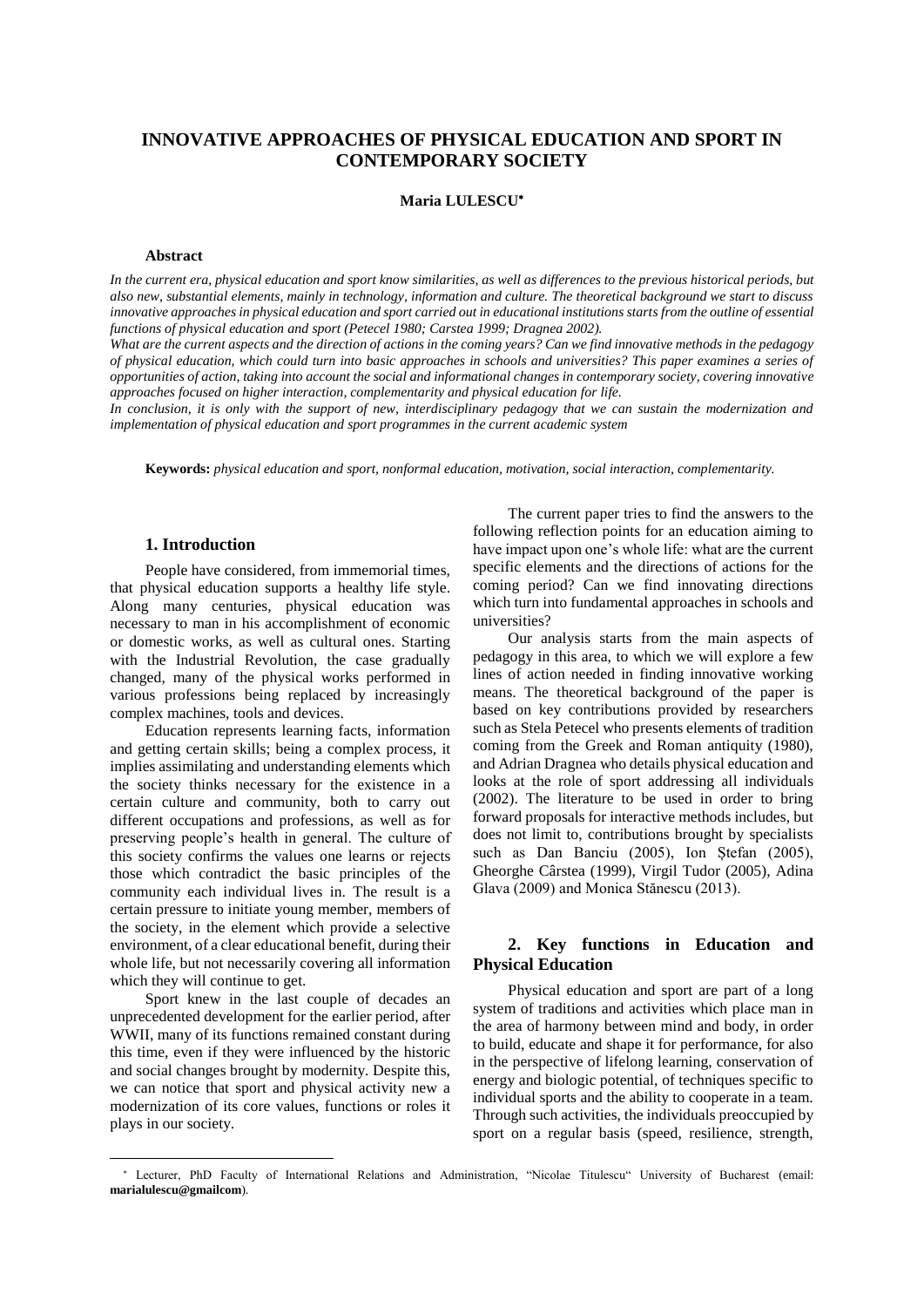spring, mobility and fitness) manage to build a profile during their professional and personal life, to develop cognition skills (perceptions, representations and thinking), as well as volitional ones (courage, initiative, decision, perseverance and patience), coupled with affective ones (feelings and emotions). All of those build one's personality and temperament, shape the psychic and develop needed competencies for a demanding life styles, increasingly stressful for today's man.

Before we explore the way in which education and sport mix with a series of pedagogic perspectives, mainly innovative ones, it is vital to outline the main directions which this activity brought to mankind from the perspective of the functions it plays:

- a) Physical functions, particular to this activity compared to other human subjects. Starting from Aristotle, according to whom "It is not necessary to ask whether soul and body are one, just as it is not necessary to ask whether the wax and its shape are one, nor generally whether the matter of each thing and that of which it is the matter are one. For even if one and being are spoken of in several ways, what is properly so spoken of is the actuality"<sup>1</sup> or the idea to take care of the body before one thinks about the soul<sup>2</sup>.
- b) or the many authors demonstrate the real effects on body and intellect. A related function is the sanitary one. Starting from the age of the Reform, various works of medicine and biology point out the benefice effects of physical education on one's health (such as stimulating growth for children, improving the blood circulation and digestion etc.) In the contemporary age, after WWII, rigorous studies undertaken by Anglo-Saxon researchers in the fifties and seventies proved that people practicing sport are less likely to get an illness and live longer compared to sedentary individuals. Also in the seventies, according to studies done by American researchers, it came out that physical activity can lead to curing certain affections such as tuberculosis, schizophrenia, and others.
- c) Cultural function. Physical education and sport have a serious impact on individuals. From the perspective of sport, it makes use of the popularity of sport celebrities to influence people in society, which renders a cultural value, symbolic for this area. Secondly, sport has a demonstrated ability to support social integration and inclusion, from individuals spending their free time within a community where the person can perform physical

 $\overline{a}$ 

exercises with other individuals sharing similar interests. Physical education and sport manage thus to make people become friends, or may lead to personal aversion. For the case of higher education, young people manage through the mere participation to physical education to become integrated not only in the group they are assigned to, but in other groups of activities as well, such as fun and entertainment. In addition, physical activity shapes one's body, which provides an aesthetic stimulus and serves human interest to display a harmonious body in front of their community. Modernity transformed the beauty of one's body through physical education in a prosperous economic activity of high impact in society, so that young people are more and more attracted to fitness centres, exercises building their muscles and aesthetically appealing body.

d) Economic function, which could also be named an industrial one, since physical education and sport cannot stay outside the economy of any nation. Physical tasks and sport support the economy of states and are regularly supported through governmental subsidies. This function occupies three main directions: spending, production and labour force. From the perspective of finances, there are both investments, as well as substantial profit from the production of sports items, body building cosmetics and equipment, as well as promotional materials associated to celebrities. Such activities occupy a clear range within a national economy, encouraging young people to take part in activities made popular by local and international stars from professional sports or those who work in bodybuilding, relaxation and physical welfare.

As physical education continues to develop and develop area by encouraging people to work their body, the number and range of research themes in this field significantly widened. Despite such developments, the changes in the way of thinking the teaching and practice in the classroom has not known a smooth route, without obstacles. Taking into consideration that physical education and sport coexist on the two fronts of work – kinesiology and educational research – the work of specialists exploring this area in higher education managed to impact both fields. Physical education remained closed to the pedagogy of adults. Moreover, the pedagogy of physical education and sport in European higher education currently broadens its own profile literature, influencing the class practice in state and private universities<sup>3</sup>. This reference framework is

<sup>&</sup>lt;sup>1</sup> (De Anima ii 1, 412b6–9) in Stephen Menn, "Aristotle's Definition of Soul and the Programme of the De Anima", Oxford Studies in Ancient Philosophy, v.22, Summer 2002, pp. 83-139.

<sup>2</sup> Stela Petecel, *Antichitatea greco-romană despre sport*, (Bucharest: Editura Sport-Turism, 1980), p. 19.

<sup>3</sup> Educația fizică și sportul în școlile din Europa – Raport Eurydice, Agenția Executivă pentru Educație, Audiovizual și Cultură EACEA, Comisia Europeană, 2013.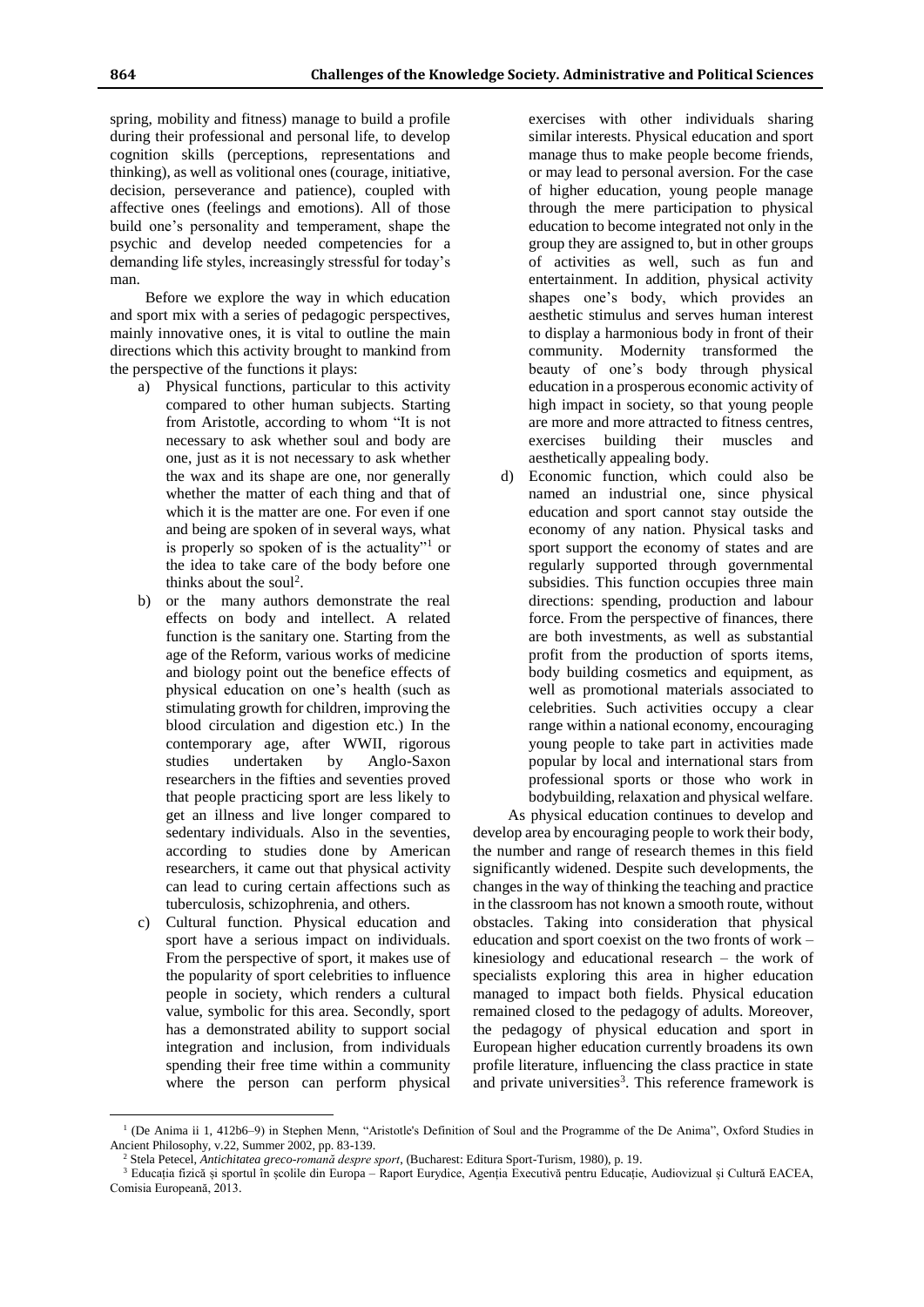united as an educational approach under the concept of "sport for all" used by Adrian Dragnea<sup>4</sup>, a motto essential in training students, as well as teachers and instructors of physical education.

### **3. Pedagogy in Adult Physical Education and Sport**

Physical education and sport are at present looked upon as a constitutive component of school education, but also in training adults. From this perspective, specialists have analysed the role of formal education in building positive skills, but also the specific, increasing role of nonformal activities outside the classroom. In addition, recent studies have highlighted the characteristics of methodology and organization in physical education curricula in the Romanian education system<sup>5</sup>. Other researchers<sup>6</sup> note that physical education is integrated as a means to support accessibility and continuity, a social trend with economic and moral impact<sup>7</sup>. Pedagogy, in terms of etymology, comes from the Greek *paidagogia*, which is made of: *pais* = child and *agoge* = to lead, to guide. Pedagogy therefore holds the meaning of "leading a child, or guiding him." Pedagogy is, broadly speaking, the art to support the child towards his own training, to shape personality, according to patterns established by the society.

As a component of education, pedagogy refers to:

- The core and features of education;
- The aim and tasks of education;
- The values and its limits;
- Its content:

 $\overline{a}$ 

- Its principles;
- Its educational process.

In terms of innovation possible in the current educational systems of higher education in various European countries, there are a number of issues meant to enhance the following directions of research and practice:

1. **Interaction between physical education and psychology.** There are numerous researchers who claim that physical education needs the constant support of psychology, that the way in which physical activity takes place has a serious impact not only on the child, but that it will impact the future personality as we desire. The shared space of physical education and psychology places under detach the role of cognition in social sciences, the theory-research-practice approach in institutions of higher education, the role of interventions aiming to stimulate the individual and the perception of motric experience. Such a direction implies the understanding of factors which influence the psychologic and social activity of a person, his/her health development, the leading role of parents, mentors and trainers, as well as working for an objective evaluation<sup>8</sup>. We cannot speak about education solely, but approach the sciences of education which appear as the effect of cross-disciplinary interactions, within which the following disciplines are included: biology (neurologic and physiologic conditioning of child development), psychology (psychologic processes included and impacting learning), anthropology (cultural-historical expressions influencing a human), sociology (conditions and social impact of education), politology (relationships and functionality of educational policies at a certain moment). Thus, the above-mentioned disciplines interact with pedagogy through the set-up of disciplinary constructs. They include, but at not limited to: pedagogic psychology, sociology of education, pedagogic axiology, school hygiene, culture of physical education, international policies across national standards and curricula. They are undoubtedly reflected upon physical education and sport. Some of these connections have been observed several decades ago, but only in the last three decades researchers and practitioners focused their attention in research carried out in institutions with an educational profile, as well as on the debate, resulted from the research, of reflecting on the changes necessary and demanded by the educational environment.

2. **Education and social justice.** Along this direction, recent studies developed the concept of physical education as social interaction. In addition, during competitions for amateurs as well as professional athletes, experts observed that athletic activity leads to building civic skills, in the spirit of fair-play and fairness. This also applies to participants in physical education tasks in higher education institutions, willing to support each other. Those involved in physical activity are generally willing to express their opinion about the way this is designed, communicate in an open way with teachers, and are interested to promote sport among their friends. This new type of individual profile acknowledges the complex relationships operating in sport, become aware of social responsibility and get involved in active ways to spend their recreational time. It is about a number of people with an income from medium to above average who are interested to support deprived people in their community, trying to get a social role in civil society. Physical education as a phenomenon of civic support, of equality, tolerance and anti-discrimination are values fully

7 Ion Ștefan, *Introducere în sociologia educației fizice și sportului*, (Brașov: Editura Universității Transilvania, 2005), pp. 79-96.

<sup>4</sup> Adrian Dragnea, *Teoria educației fizice și a sportului*, ediția a 2-a, revăzută, (Bucharest: FEST, 2002), p. 111.

<sup>5</sup> Monica Stănescu, *Didactica educației fizice*, (Bucharest: Editura Universitară, 2013), p.54.

<sup>6</sup> Gheorghe Cârstea, *Teoria și metodica educației fizice și sportului*, (Bucharest: Editura AN-DA, 2000), pp. 80-81.

<sup>8</sup> Virgil Tudor, *Măsurare și evaluare în cultură fizică și sport*, (Bucharest: Editura Alpha, 2005), pp. 162-163.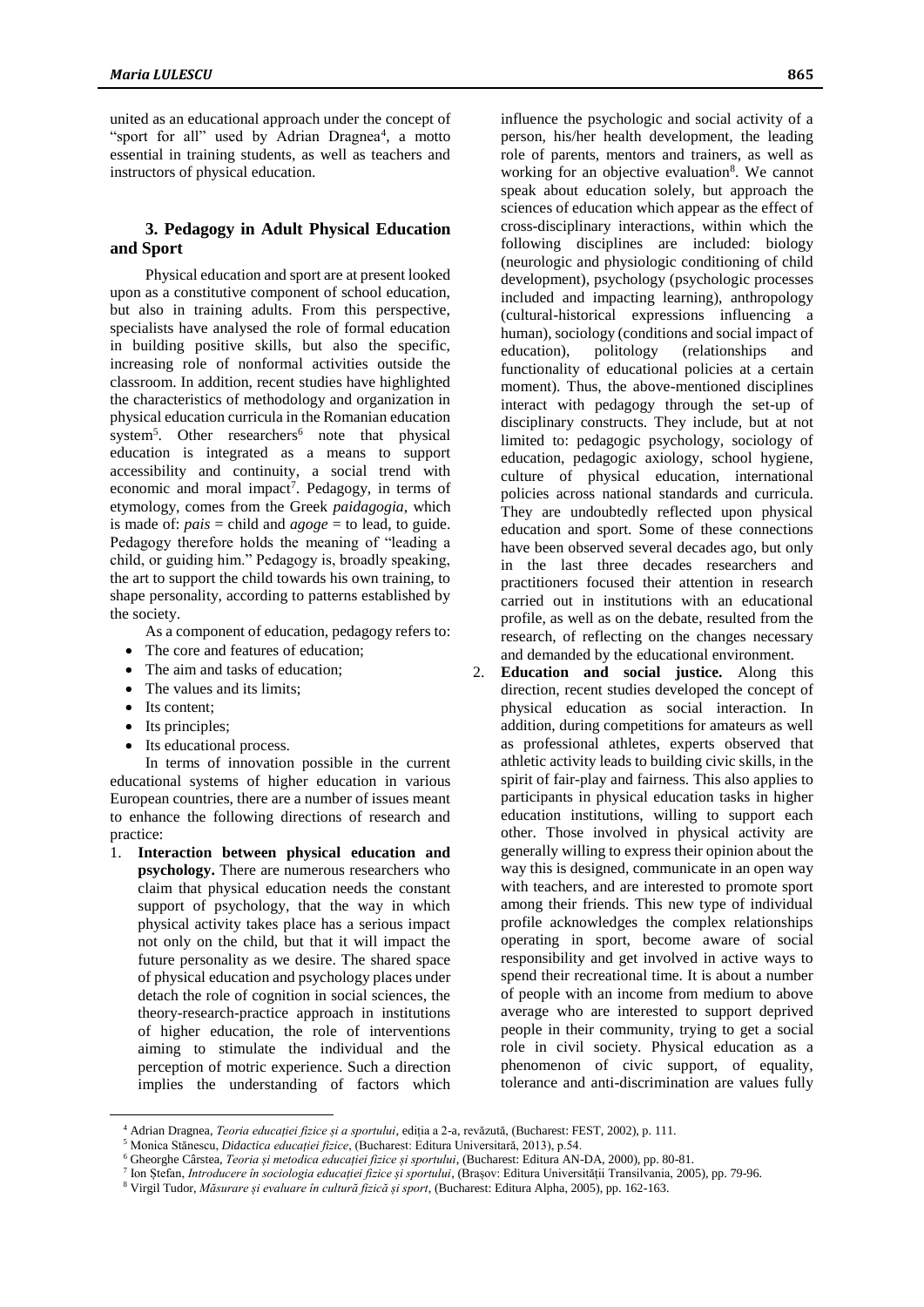contributing to counteract delinquency and criminality. From this point of view, specialists debated the role of criminality in contemporary society<sup>9</sup>, and physical education is one means able to back educational programmes in secondary education and tertiary institutions in order to support a generation able to reject such phenomena.

3. **Education in the modern digital world**. From this perspective, physical education is placed on two main directions: play as physical activity needed to man, as well as the holistic approach. Physical education is no longer cultivated per se, isolated, but adapts to the current needs of people, takes into account stress factors, the impact of daily communication in online media, the willingness to relax, to socialize, but also to support family and extra-family relationships. Physical education in gyms placed in institutions of higher education is enhanced by communication activities and those taking place in fitness gyms and relaxation centres, combined with a healthy caloric consumption and healthy diet, the consumption of fibres and outdoor activities.

The most challenging issue of today's society is the unprecedented technological development, at an explosive rate compared to previous historical eras, in the last two decades, when the revolution of the communication means and digital applications turned into a new revolution. Considering that so much from the life of individuals takes place with the support of the mobile, of computer and software installed on such devices, the interest of people for physical activity, especially outdoor, faced a serious decline, the interest of children and youth going in the area of communication, online communication and games played online. At present, almost all educational systems acknowledge that it is difficult to face this issue, but there are teachers and researchers who look for an answer to the question: what kind of motivation factors can we find, how can we stimulate the interest of children and young people to have physical exercise? Is the national system able to change school and academic curricula, and certain aspects in the pedagogic practice to match this challenge?

The solutions for such a direction presuppose following action lines such as those proposed below:

 *Higher interaction.* From this point of view, a solution consists of using physical tasks that do not aim for top performance, but aim at involving rather equally all participants. The teacher or instructor is thus preoccupied to actively engage students, namely to become a mentor for some activities carried out together. Instead of simply pointing and describing the kind of tasks which students are to apply and perform, especially during examinations, the teacher turns into a guide, a mentor with the mission to open the interest and keep up the willingness to engage in sport.

 $\overline{a}$ 

 *Complementarity*. Physical education does not have to exclusively take place in schools and universities: the subjects of the learning process are encouraged to carry out activities outside traditional education, aspect which can be useful in the assessment of a teacher for a semester. This implies that teachers can even take into account the participation of their students in related activities performed by the students they examine, such as dance, drama, volunteer work involving physical work at a more intense pace than in labs or gyms. Moreover, complementarity also implies a constant dialogue with all those involved in the educational process: first of all students and teachers, but also students part of the same group, or teachers in the same department/institution, between students representatives and academic management, that is for various layers of the formal and nonformal communication. The goal of this dialogue is not only to inform the other(s) on one's own opinion, but to permanently explore and continue to cooperate, to find directions of action leading to benefits for physical works, feedback methods, and ways to improve methodology, and ultimately educational policies. This direction is far from easy, there are elements with a clear level of difficulty for teachers and mentors: during 10-15 years, there are changes not only on the labour market, with an increasing demand for humanities and informatics, but there are within sport competitions and in the economic area new types of physical activities. For the moment, the infrastructure and the current national training cannot but offer a limited range of physical education practice in universities, such as football, basketball or handball and athletics. However, the interest of the young generation goes to the area of newer activities, both for winter, as well as for summer (surfing, diving, rollerblades, snow rafting, snowboarding, mountain cyclism, or kangoo jumping or parcour, to name only a few).

 *Physical education for life*. Together, teachers and students find the means to accomplish daily physical activities, at work and at home, in what we call lifelong learning. Participants are encouraged to discuss in informal clubs, to explore and use a healthy life style, in a holistic approach. Young people are encouraged to find what kind of food and beverages contribute to stress, how they can give up or diminish smoking, what are the risks of alcohol or drugs addiction, as well as simple yet effective means to enjoy nature, to take daily walks, to have regular trips, to spend summer or winter holidays doing sport activities specific to each season.

Starting from the need of physical education as a holistic-based activity, it is necessary to ask what kind of results we might achieve if we can appeal more to creativity and inventivity in the classroom. The two types of questions we launch for reflection are: a) what directions could physical education adopt in the future?

<sup>9</sup> Dan Banciu, Ecaterina Balica, "Tendințe ale criminalității violente în comunitățile rurale. Evaluarea și percepție publică", în *Revista Română de Sociologie*, serie nouă, anul XX, nr.1-2, București, 2009, pp.154-163.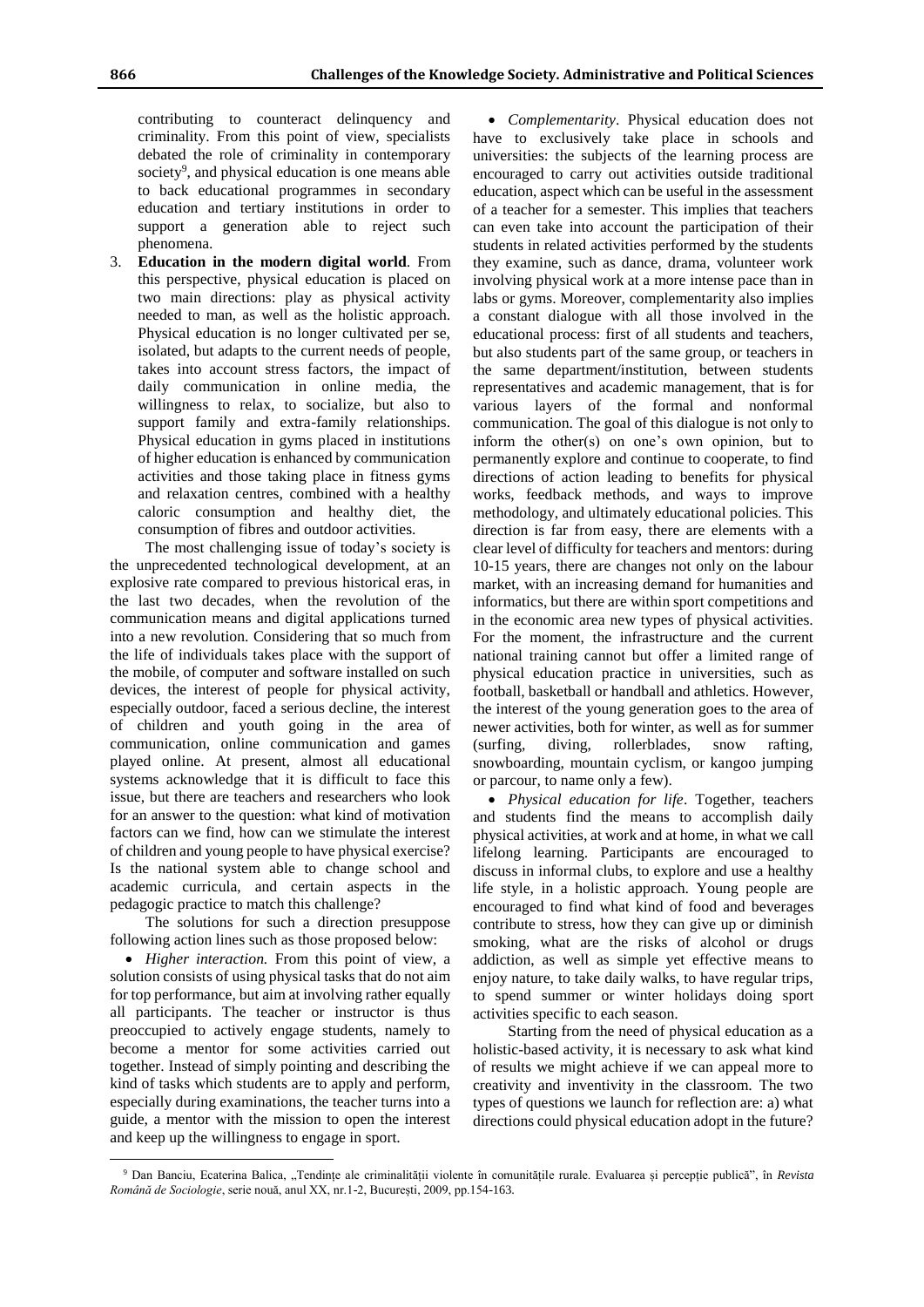And b) how can teaching and learning about health have a higher role in the physical education curriculum to underline the vision of a body which exists as a biological, naturally given, but which remains after years spent in higher education under the influence of the society and of the culture of which the individual is a member further on?

To put in practice such ideas, a new rethinking, a renewal of the physical education practice and sport in formal and nonformal education is a must. How can we reach such a goal? It is first necessary to assess and rethink the training of teachers, who need to understand better the social and technological changes with an impact in the whole contemporary society, as well as an ongoing modernization of curricula, in line with the demands of the labour market and the European framework of projects addressing youth. Moreover, the types of activities planned for in the current practice ask for innovative approaches, for example keeping groups of girls and boys in the same type of physical activity, instead of splitting them and engage in isolated tasks, whenever this is possible. Their participation in the same group does not imply that girls will have the same performance as boys, but that interaction will be better for both groups, the interest for a shared activity can stimulate all. From this perspective, the approach to get the interest of all students is *physical education as a form of movement*. In addition, to put in practice any kind of new approach, it is vital to understand who the "subjects" of this process are. In this case, the subjects are not students only, but also teachers of physical education and sport, those with a decision role in writing curricula, defining activities, but also their implementation, namely other members of the academic body in each institution and stakeholders of educational policies from higher education institutions and agencies, governmental bodies coordinating public policies in education.

Such approaches do not work in isolation. The academic body in the whole educational system needs to find the kind of approaches suitable for all students, to set learning objectives and examination items in cooperation with decision-takers in each institution and preserve an attitude of cooperation and permanent learning in each school or university. In what concerns the relationship with students, teachers and mentors aim, to put in practice such approaches, certain types of activities meant to motivate, open mind and use body to new elements, encourage children and youth to adopt an active life style which is to support them for their whole personal and professional life. All the directions proposed above are aligned in an academic learning as a complex process, as defined by Adina Glava<sup>10</sup>, listing the laws based on which this process takes place: motivation, reverse connection, repetition and transfer,

 $\overline{a}$ 

### **4. Conclusions**

Analysing the topics presented in this paper, it results that physical education and sport in European higher education face substantial changes in the last couple of decades. Current theoretic frameworks place the functions of physical education in a new light, underlining elements of interest and impact in the current age. We further explored a few innovative directions which are started to be discussed, based on a cross-disciplinary vision which requires the need of correlating knowledge in this area with that in other fields: psychology, sociology, justice and information technology.

To support such approaches, the author proposes a few lines of actions as innovative approaches, using the principles of interaction, complementarity and lifelong learning. To close on an optimist note this plead for rethinking physical education and sport in the current educational system, we think that we can wrap up by using a quote provided by Jean Giradoux, a French writer, essayist and diplomat: "Sport is about delegating to the body a few of the strongest virtues of the soul: energy, audacity, and patience." (Le sport consiste à déléguer au corps quelques-unes des vertus les plus fortes de l'âme: l'énergie, l'audace, la patience.)<sup>11</sup>.

Along this vision, physical culture needs to be looked upon in a wider cultural context as a vital section of each person's life, being about the development of the potential naturally provided and biologically inherited by each person, but also by the cultural potential from the social environment we live in, while this instils certain behaviours and main values which dominate the physical, social and moral environment, in such a way that it preserves health and welfare for each person, but also for activities performed in a group.

Any new knowledge, at the moment of learning, need to be designed from the assumption that they are valuable and benefice for the subject of learning. The teacher has thus the mission to prepare the conditions of sustainability and durability of each acquired element, of any ability practised in the educational environment. What is gained by a student at one moment is going to be used later in practice or to be correlated with other kind of knowledge, to apply them in either intellectual or material work. The durability and consistency of learning are provided by the learning ways and the nature of the teacher-student relationships, by the way in which teachers manage to influence students to use the same techniques outside a

<sup>&</sup>lt;sup>10</sup> Adina Glava, Glava. Metacogniția și optimizarea învățării: aplicații în învățământul superior, (Cluj-Napoca: Casa Cărții de Știință, 2009), p.26.

<sup>11</sup> *Le Figaro*, online edition, http://evene.lefigaro.fr/citation/sport-consiste-deleguer-corps-vertus-fortes-ame-1331.php, accessed 15 Dec. 2016.